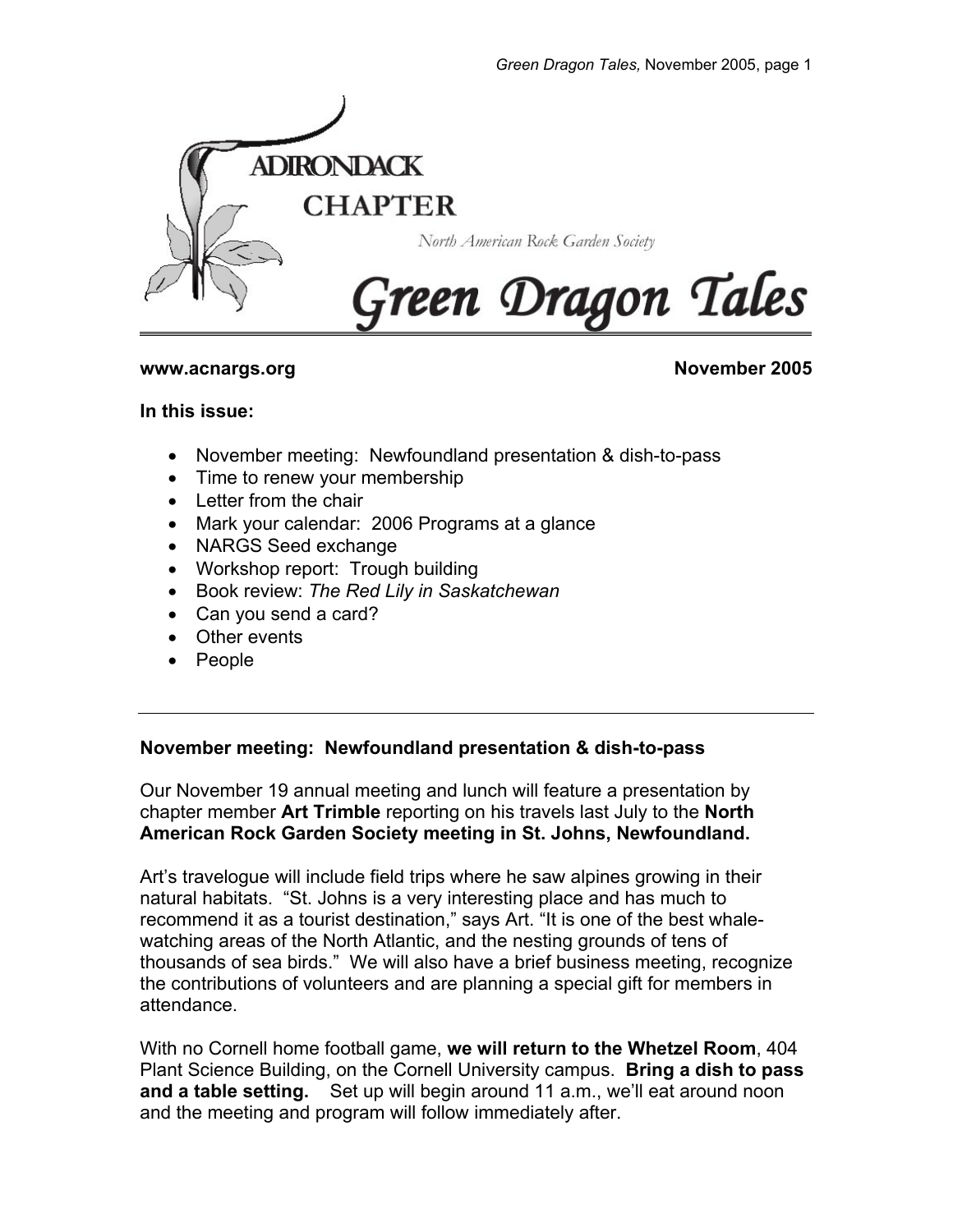#### **Time to renew your membership**

Beat the rush. Please fill out and return the 2006 membership form included with this newsletter. (It's a separate attachment with the emailed version.)

### **Letter from the chair**

When leaders of the new Genesee Valley Chapter NARGS were holding formative discussions, they approached our Board to seek our opinion on whether a chapter serving greater Rochester would encroach on our membership. Quite to the contrary we saw a new chapter nearby as offering mutual benefits.

In fact, this has already proved to be the case. Last month I received a call from Anne the Wednesday evening before our Saturday meeting. Our speaker had to cancel at the last minute. After brainstorming with Anne, I began the next morning to search for a new program. What resulted is history. Roz Bliss, who had given a program to the Genesee Valley Chapter the month before, was available and delighted to repeat the program for our Chapter on Saturday.

Thank you Roz! And thank you Genesee Valley! I hope we can return the favor someday for you all.

Our November 19 meeting wraps up our program year. Traditionally we hold a dish-to-pass that starts as noon, but you are welcome to come as early as 11 a.m. to help with set up. Note we'll be back at the Whetzel Room on the Cornell campus. After what promises to be a fine repast, there will be a short annual meeting (summary reports, recognition awards, member appreciation) conducted by Billie Jean Isbell (in my absence as I will be traveling) to summarize our year.

Since all our board members are continuing in their current positions, we won't need to hold elections. However, we do have one open position on the board, that of secretary. I hope I can entice someone to fill this position. It offers a great venue for becoming more involved with the chapter, taking minutes at our board meetings (generally six per year preceding, our program meetings) and offering your thoughts – and a fresh voice – about our programs. Please contact me if you are interested.

I am also seeking nominations for Member Recognition Awards. This offers us a way to show our appreciation to members who are the "make it happen" people in an all-volunteer organization such as ours. Award recipients will be announced at the November meeting. I will accept nominations through November 12. We also plan a special gift for all 2005 Chapter members who attend. If you aren't sure if that includes you, contact Carolyn Yaeger. (See People at end of newsletter for board member contact information.)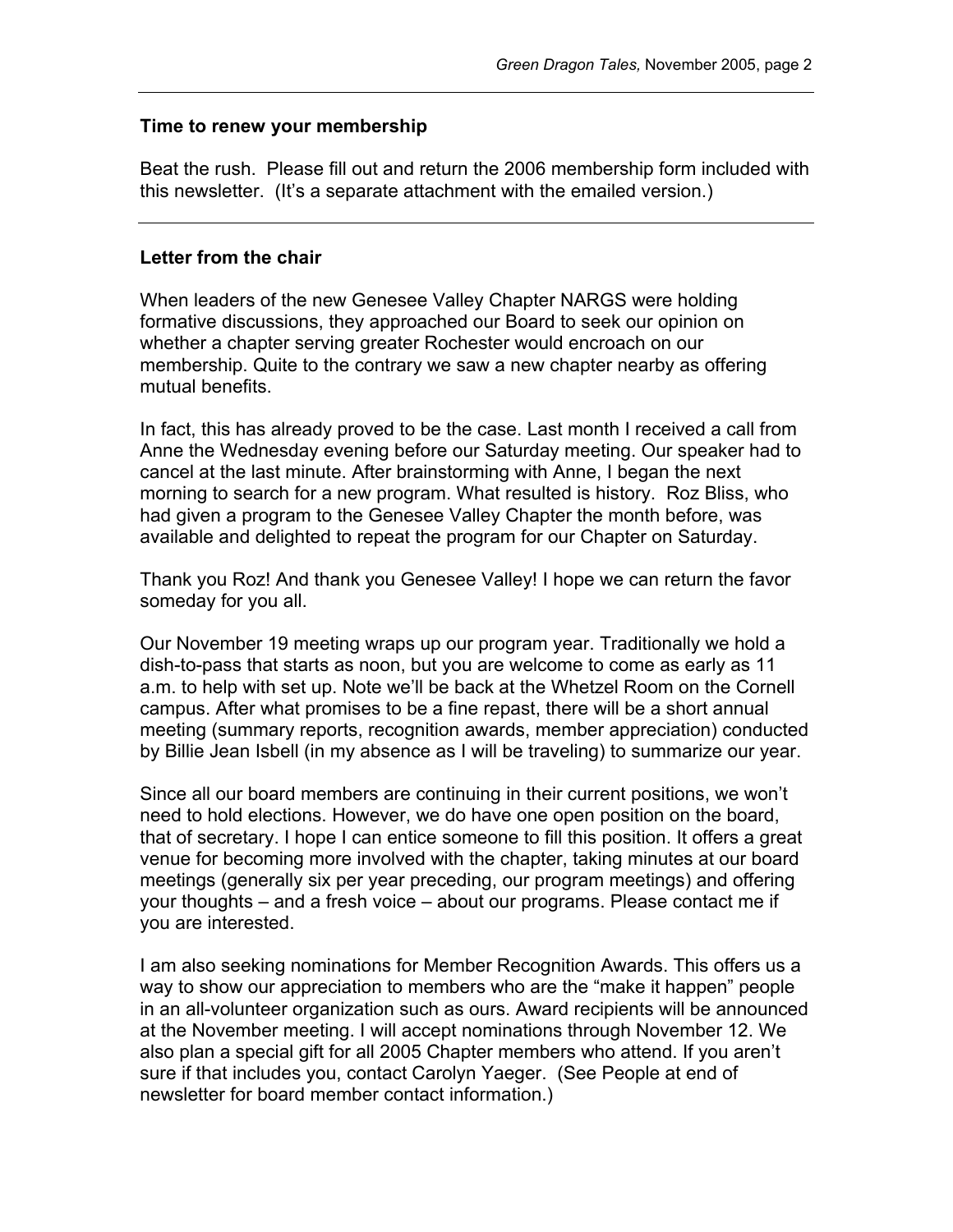Last and by no means, least Art Trimble will be presenting a program and photos from his trip to the National NARGS meeting in Newfoundland last July. His talk promises an intimate look at a truly special place.

So, our November meeting promises a full program and a great way to close out our year. Do plan to attend.

# *Carol Eichler, Chair*

# **Mark your calendar: 2006 Programs at a glance**

When you unwrap your new 2006 calendar, don't forget to go ahead and pencil in tentative dates for 2006 AC-NARGS program activities:

- Feb. 18 Member's Share Meeting.
- March 19 (Note this meeting is on Sunday.) Janis Ruksans, Central Asian bulb expert.
- April 15 Program TBA.
- Summer activities Plant sale, workshops, tours TBA.
- Sept. 16 Maria Galetti of Alpines Mont Echo, expert grower of extraordinary alpine and rock garden plants from Quebec.
- Oct. 21 Program TBA.
- Nov. 18 Annual Meeting and dish-to-pass.

We'll be fleshing out some details and considering new program ideas at our January Board meeting. If you have suggestions, please pass them along to one of the board members. (See People at end of newsletter for board member contact information.)

Look for more details on these events in future issues of *The Green Dragon* and on our website: **www.acnargs.org**

# *Anne Klingensmith, Speaker Coordinator*

# **NARGS Seed exchange**

Do you get that "feels like Christmas" feeling whenever seeds or plants you've ordered arrive in the mail? If so, the annual seed exchange is a good reason to join our "parent" organization, the North American Rock Garden Society (NARGS), if you aren't already a member.

In a nutshell, here's how the seed exchange works: Every year, NARGS members from around the world harvest seeds from their favorite plants and mail them in bulk to seed-exchange organizers. Then the seeds are divided up into small cellophane envelopes.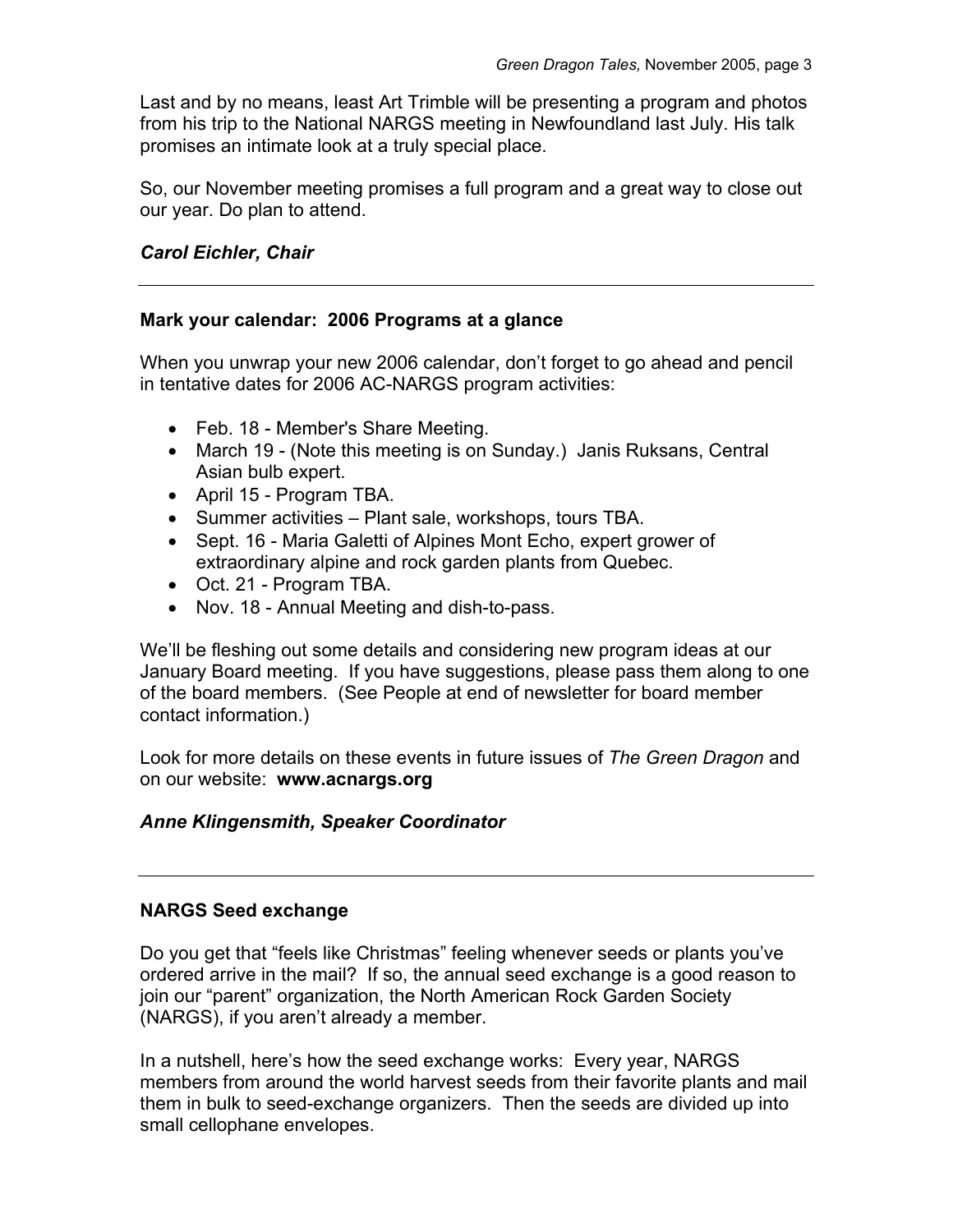For an additional \$12.50 fee, NARGS members request 25 different varieties (plus some alternates in case of shortages) from a list of cultivars that last year reached nearly 5,000 varieties. Seeds usually arrive in time to start in mid- to late-winter.

If you enjoy seed-starting, this is a great (and inexpensive) way to try new plants that may be difficult (if not impossible) to find elsewhere. And if you have a bumper crop from your seed-starting, you can donate extra plants for sale at Adirondack Chapter plant sales.

The seeds offered by the exchange aren't just rock garden plants. I have a fondness for verbascums, heucheras and foxgloves, and there are always plenty of those to choose from. These are easy to grow from seed. But if you're looking for a seed-starting challenge, there are more difficult varieties as well.

To participate in the exchange, you need to first join NARGS. Dues are \$30 annually, and also include a subscription to a great publication, *Rock Garden Quarterly*. You can join online at www.nargs.org, or send \$30 (check payable to North American Rock Garden Society) to: NARGS, PO Box 67, Millwood, NY 10546.

### *Craig Cramer, Editor and webmaster*

# **Workshop report: Trough building**

The October '05 edition of the trough building workshop brought some cold, rainy weather, a new formula, new participants and a wonderful new space to use. The 4-H folks let us use their indoor facility at 4-H Acres. It had everything we needed to have a successful workshop, enclosed space, tables, running water, electricity and even a covered area to mix the hypertufa.

Armed with a new formula and an electric concrete mixer, we set about to making a wide range of planting troughs. Big, small, rectangular, round, you name it – all good looking and functional. Judging by what I have seen so far, the new formula was a success. After working out the ideal consistency, we ended up with a mix that was wet enough to mold fairly easily but not so wet as to slump. Susanne came up with a good fix for a too-wet mix: Just pat some peat moss onto the side of the slumping mix and it stiffens up nicely.

These workshops are always a fun time, partly because there are a bunch of interesting people expressing themselves different ways with a common medium. We probably could have had a good time just hanging out, talking about gardening (we did some of that). But it was great to leave with something functional and good looking for our efforts.

I am looking forward to running another workshop next year. If you have not taken part in one yet, I highly recommend it. Ask anyone who has. If anyone wants to bring a trough they made to the annual meeting to show-and-tell, that would be wonderful.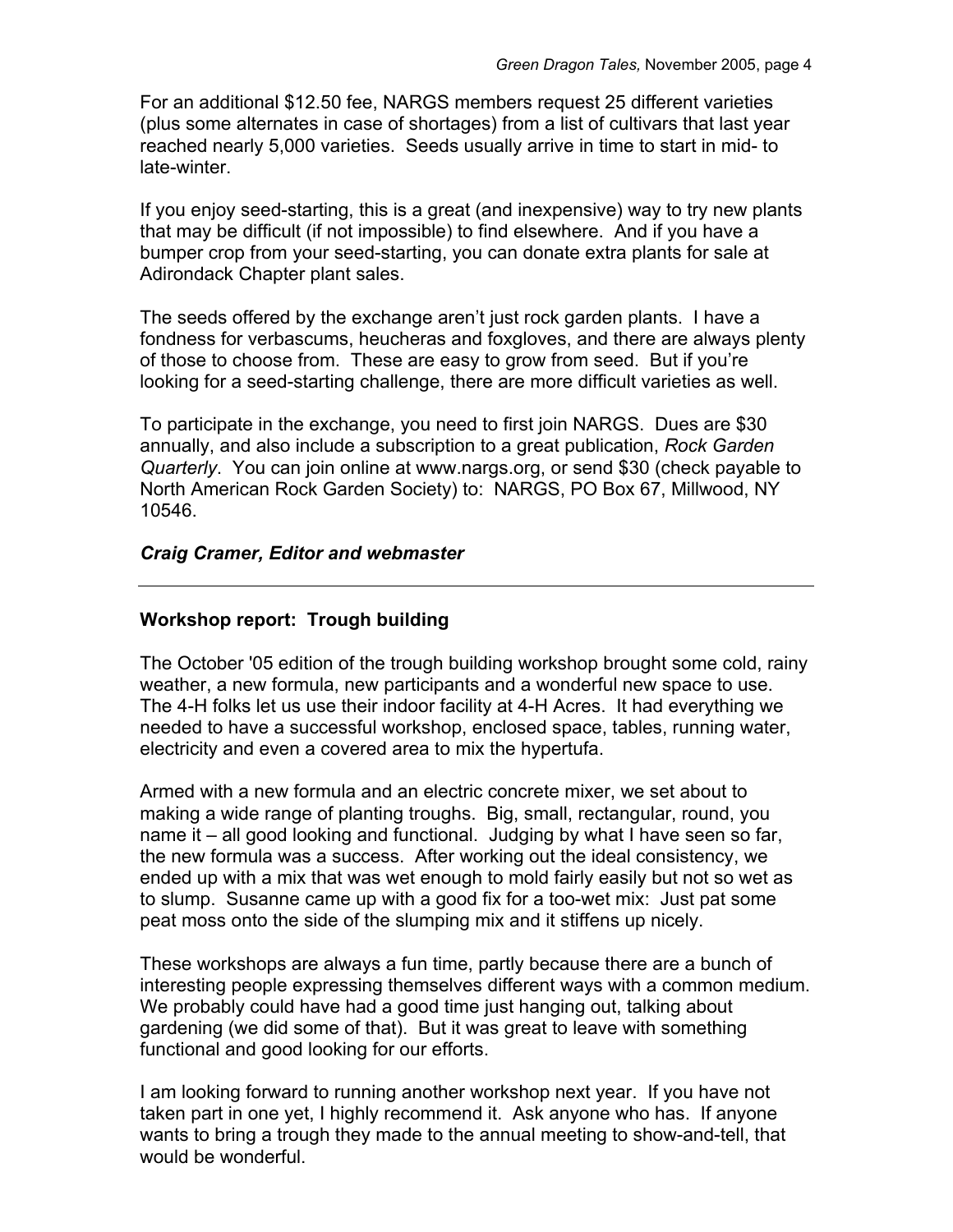The Fall 2005 NARGS *Rock Garden Quarterly* has an excellent and timely article by Jane McGary titled "Tiny Bulbs for Troughs." Something to think about for what would look good in our new troughs.

### *Tom Myers*

### **Book review:**

*Prairie Phoenix,* Lilium philadelphicum: *The Red Lily in Saskatchewan* by Bonnie J. Lawrence and Anna L. Leighton. Published by Nature Saskatchewan, 2005.

On the occasion of Saskatchewan's Centennial year, this Canadian province has published a comprehensive book on the Western Red Lily. Once an abundant and showy species of unbroken prairie, it has survived agricultural



development, gained recognition as the province's floral emblem (in 1941), and today remains widespread but a protected species. On the back cover, the book states the authors "have gathered together a wealth of information from their ten years of fieldwork and research … with well over 100 colour photographs, maps and charts. Learn about the lore, the life cycle and the adaptations of the Red Lily in natural habitats … with quotes from Saskatchewan people who speak of their close attachments to this resilient and fascinating plant."

AC-NARGS member William Longaker, whose daughter is one of the authors (Anna), has donated a copy of this book to the Chapter with the wish that it be made available for loan to our members. The book is a wonderful read (or browse) and will surely enhance your appreciation of this wonderful species. Its range extends well into the northeast, although the focus of this book is on the western variety *andinum*.

Enjoy! And thank you, Bill, for donating the book.

Ordering info: www.bcbooks.com/prairiephoenix.html. Or see me at meetings if you'd like to borrow the chapter copy.

#### *Carol Eichler, Chair*

#### **Can you send a card?**

Shirley Halwig, the older woman who had the lovely gardens around her farmhouse on the Greene garden tour last summer, has been very ill. She's home now and if anyone would like to send her a card, her address is: Shirley Halwig, 129 King Road, Greene, NY 13778. She was so appreciative that so many made the effort to tour her gardens.

# *Peg Ross, Garden Trip/Tour co-coordinator*